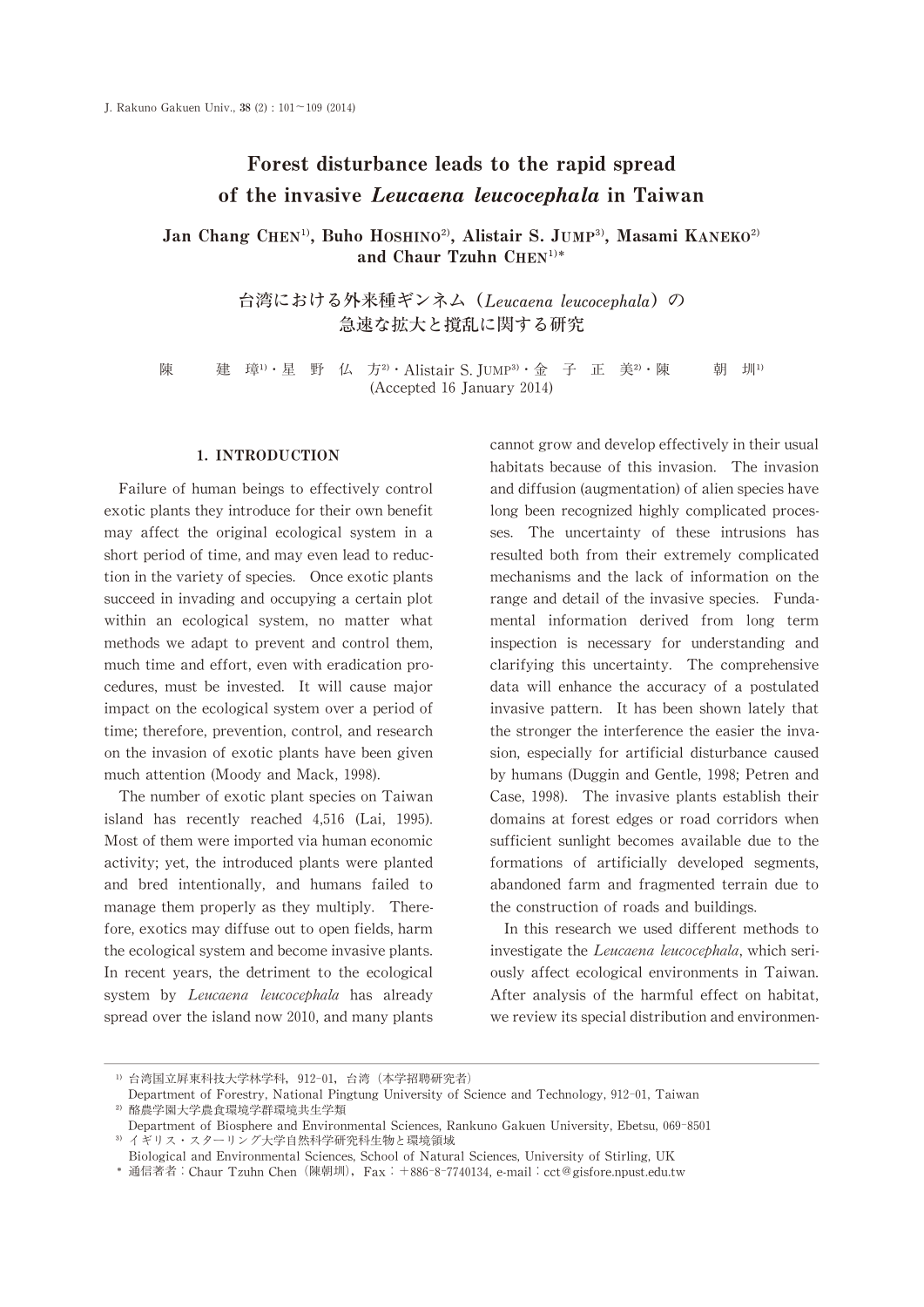tal impacts by means of global positioning system (GPS),geographical information system (GIS), remotely sensed data, and phenological study. The remote sensing technique is one of the best and widely method to investigate the damage area of exotic plants (Krumpe, 1972; Lonsdale, 1993; Bulman, 2000; David et al., 2000).

## 2.MATERIALS AND METHODS

#### 2.1 The areas covered in this study

The climate of Taiwan includes both tropical and subtropical region. The southern area, north to Tropic of Cancer, has a tropical monsoon climate, and the northern area, south to Tropic of Cancer shows a subtropical monsoon. The climate over the entire island is characterized by high temperature, high humidity, and strong wind. There is a seasonal difference among all regions. The annual average temperature is about 20℃, while that for average rainfall is about 2,500 mm (highest during May to October, more in mountains than in flat land; more on the east coast than on the west coast; more in the north than in the south) (King and Su, 1993). High temperatures and humidity facilitate growth and spread of exotic plants. This research was conducted on the Kenting National Park, Hengchun Area in Southern Taiwan (Fig. 1) to determine the invasive status of Leucaena leucocephala.

2.1.1 Ecological habit of Leucaena leucocephala Native to South America, Leucaena leucoce $phala$ , is a mimosaceae plant,  $4-18$  m. in height. Its legumen is flat,  $14-26$  cm long and  $1.5-2.0$  cm wide. Every pod contains 15-30 brown and lustrous seeds,  $6-10$  mm long. In the Hengchun peninsula (the most southern part of Taiwan), there are three new varieties of Leucaena leucocephala: var. glabrata, var. Leucocephala and Peru type. Resulting from the interbreeding among these varieties, new types have already come into being (Lu and Chen, 2002). The research investigated the phenological data and field study of Leucaena leucocephal. Numerous geographical data of Taiwan are used for geographical analysis.

#### 2.2 Research methods

#### 2.2.1 Physical environment

The literature on floral development and distribution shows that for the habitat of plants, the primary conditions are seasonal distribution of rainfall and atmospheric humidity, whereas the secondary condition is terrain: altitude, slope, and aspect. The soil is usually affected by biology, rainfall, air temperature, geology, and terrain,



Fig. 1. The sampling sites of the Kenting Nationla Park and Hengchun area.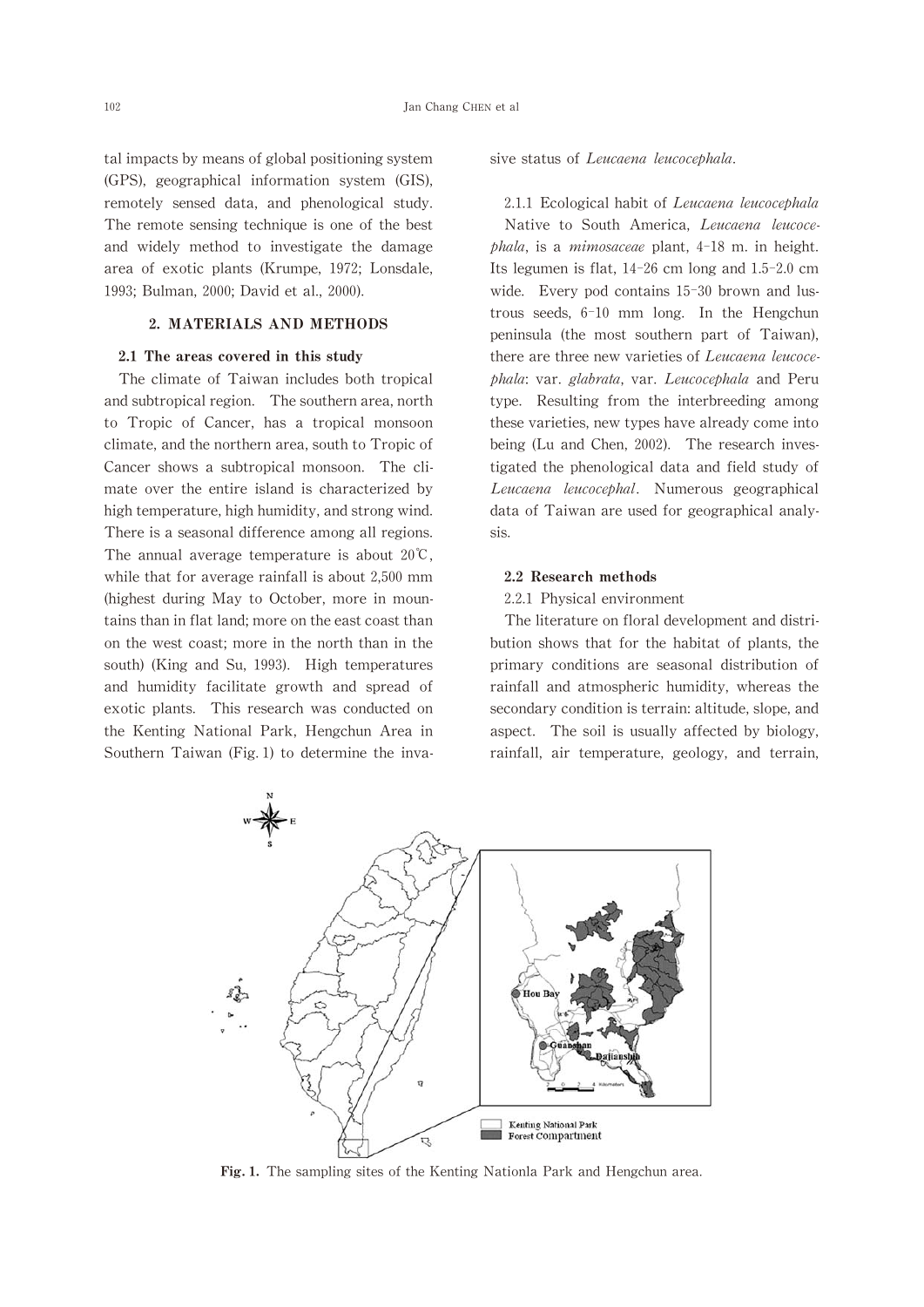and cannot be regarded as an isolated environmental factor of plant habitat (Ellenberg, 1968; Chapman & Reiss, 1999; Auerbach & Shmida, 1987). In large-scale ecological research, the physical environmental factors are ordinarily used to estimate the spatial ecological phenomena (Peterken and Game, 1984; Rossi and Kuitunen, 1996; King and Su, 1993).

# $2.2.2$  Research on the phenology of *Leucaena* leucocephala and its habitat

 $2.2.2.1$  The phenology of Leucaena leucocephala While studying the phenology, we adopted the quantized manner of observation, and divided the acryl observation board of 10 cm  $\times$  10 cm into 100 panes of 1 cm  $\times$  1 cm. During field investigation,we marked every sampling point with the observation position and direction, and in every observation at the same position and direction, the phenological change of tree crown was observed. We used the observation board to count the occupied pane number in the extension of tree crown of every species (a) and of, Leucaena leucocephala in particular (b) a partial pane was counted as one. In this process, we took formula  $b/a \times 100$  as the abundance percent of Leucaena leucocephala. We quantized and recorded the abundance percent with Braun-Blanquet measure. The cycle of this research was one month, and 32 sampling points were selected in Hengchun Area, Kenting National Park.

# $2.2.2.2$  Growth status of Leucaena leucocephala in different land-use

There are different land use types in Hengchun area, so the growth manners of Leucaena leucocephala after invasion are different. We designated totally 65 sampling plots in the following 7 habitat types of land: inner part of natural forest  $(4$  plots), edge of natural forest  $(3$  plots), mixed forest (26 plots), Leucaena leucocephala forest (11 plots), grass land (5 plots), bare land (10 plots), and plantation land(6 plots). All the sampling number in different habitat was suit to the invaded pattern and its circumstances. The size of each sampling plot was 3 m  $\times$  3 m, except that of those at the edge of natural forest: 5 m  $\times$  5 m the natural variance was under consideration. In every sampling plot, the number of Leucaena leucocephala of the following 3 heights was investigated and recorded: shorter than 30 cm, between 30-120 cm, and taller than 120 cm. Sections were examined every 3 months and we transformed the number of Leucaena leucocephala of different height in every sampling section into tree number in every hectare area. This was used to analyze the growth state of Leucaena leucocephala on different land use types.

2.2.2.3 Analysis of the land-use change and invasion and dispersion speed of Leucaena leucocephala

There was no human interference in Kenting National Park area after 1982. We selected four period aerial photographs: 1982, 1992, 2003 and 2007 to monitor the temporal and spatial land-use change over the past 25 years in 3 sampling sites Hou Bay, Guanshan, and Dajianshih Mountain of Kenting National Park(Fig 1). In order to analyze the dispersion speed of Leucaena leucoce $phala$ , we chose at the beginning an aerial photograph taken in 1982 to select 3 sites with most abundant Leucaena leucocephala, and caompared carfully the aerial photograph of the same sites taken in1992, 2003, and 2007. By using the manner of Lonsdale (1993), to judge and calculate the distribution scope of Leucaena leucocephala, and estimated its invasion and dispersion speed. All the aerial photos were processing with image geometrically corrected and coordinate fixed.

# 2.2.2.4 The relationship between the distribu tion of *Leucaena leucocephala* and physical and chemical properties of soil

We used the IKONOS satellite image (2001) with resolution of 1 m  $\times$  1 m, to demarcate the distribution scope of Leucaena leucocephala. The field investigation data was converted to a digital geographic theme and overlaid with the soil map to construct a map of the relationship between Leucaena leucocephala sampling points and physical and chemical properties of soil. The soil map was made by Agriculture and Forestry Bureau of Taiwan in 1986, all the soil characteristics were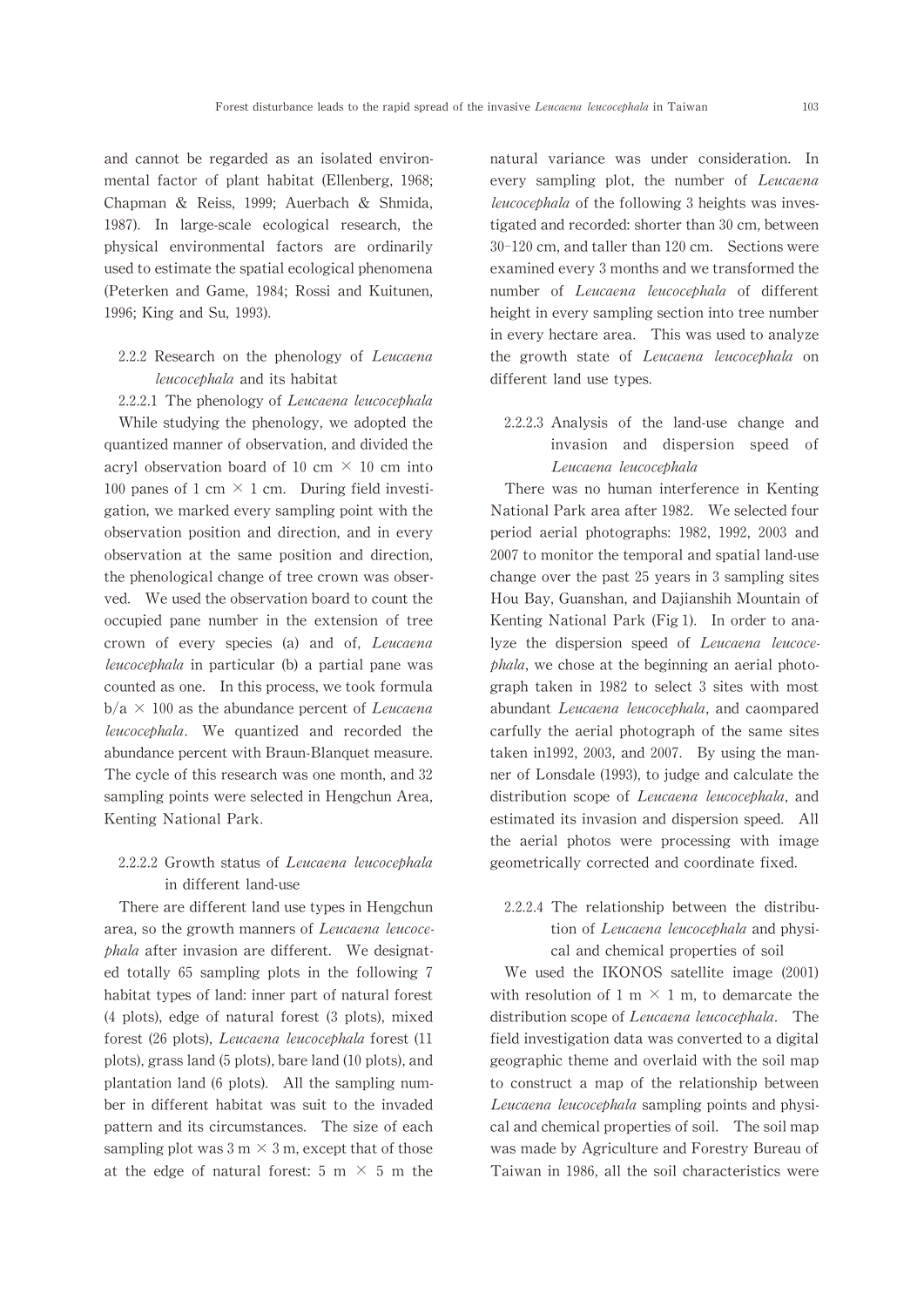

Fig. 2. The phenology of Leucaena leucocephala in study area

analyze and mapping on this soil map. The examination collected data on physical-chemical properties of soil to a 20cm depth, which included 11 items: sand content, silt content, clay content, pH value, organic matter, cation, aggregate stability, dispersion ratio, free iron, exchangeable K, and available P. In order to analyze the relationship between the distribution of Leucaena leucocephala and the physical and chemical properties of soil, we converted and overlaid the investigation data onto the soil map in GIS processing, while 249 points were selected and the soil depth of 20 cm was designated as the benchmark.

### 3.RESULTS AND DISCUSSION

# 3.1 The invasion status of Leucaena leucocephala

3.1.1 The phenology of Leucaena leucocephala

We started to investigate the phenology of Leucaena leucocephala in October, 2001, and continued for 15 months until December, 2002. Fig.2 shows the results after quantizing every phenology with Braun-Blanquet measure method. Leucaena leucocephala in Hengchun area has a short life cycle and the following phenomena were observed all year round: flower budding, blossoming, fruit setting, fruit ripening, and fruit falling. According to phenology, the florescence of Leucaena leucocephala should be sub-annual; therefore, it must have at least two florescence phases in a year. With adequate moisture, it can blossom all the year round. Before the dropping off of the old legumens, the new legumens appear. Contrasting the result of phenological investigation with meteorological data, the phenology of Leucaena leucocephala is mainly affected by precipitation.

# 3.1.2 Growth status of Leucaena leucocephala on lands of different use types

Table 1 shows Leucaena leucocephala can not only be found in pure forest, but also frequently appears at the edge of natural and mixed forests. Its growth status varies in lands of different land use types due to environmental differences.

## 3.1.2.1 Natural forest

We found no *Leucaena leucocephala* taller than 30 cm survived in any natural forest. Natural forest in Taiwan normally has high crown density, unless natural hazards, such as typhoons,

Table 1. The number of Leucaena Leucocephala invasion in different land use type.

| Land use               | Trees/ha | <b>SE</b> | ℅  |
|------------------------|----------|-----------|----|
| Plantation             | 159      | 102.5     | 1  |
| Grass land             | 205      | 108.8     |    |
| Bare land              | 852      | 225.4     | 2  |
| Natural forest         | 1624     | 287.1     | 2  |
| Edge of natural forest | 13524    | 2033.1    | 14 |
| Mixed forest           | 20416    | 1358.6    | 9  |
| Leucaena Leucocephala  | 42543    | 10443.5   | 72 |
| Total                  | 79323    |           |    |

\*SE: Standard Error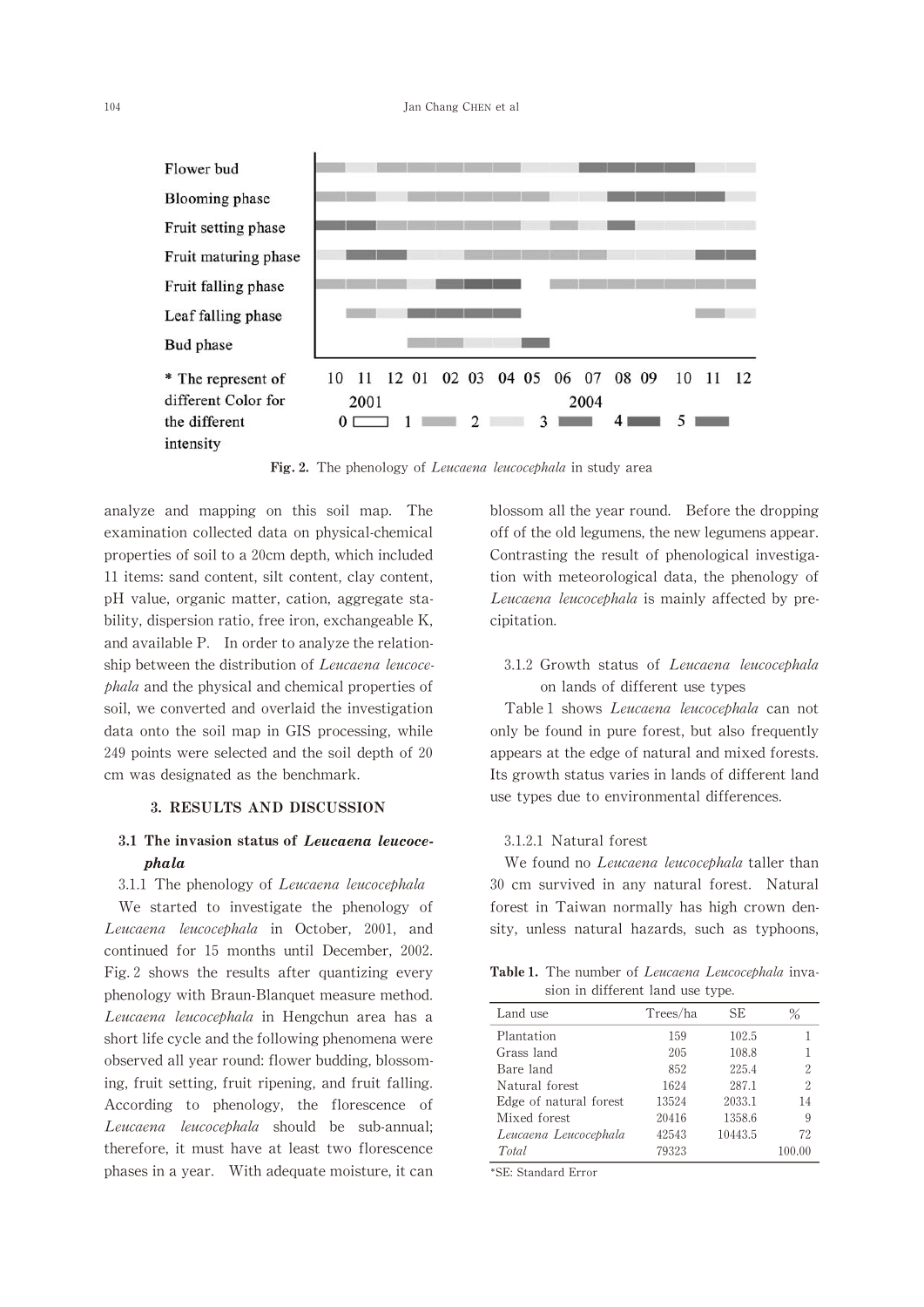north-east monsoon. If large gaps are created in the crown level, then plenty of sunlight will penetrate. Lacking sunlight when they reach a certain height will kill these trees. From the fact stated, it is quite difficult for Leucaena leucocephala to invade into the natural forest with integrated tree crowns,unless the natural forest community is badly destroyed.

#### 3.1.2.2 Edge of natural forest

Table 1 shows that, for Leucaena leucocephala in the natural forest, if its height is either taller than  $120 \text{ cm}$ , between  $30 \text{ cm}$  and  $120 \text{ cm}$ , or less than  $30$  cm, the average proportion of tree number per hectare is about 1.0, 3.5, or 4.5 respectively. It is obvious that the number of seedling trees is many times that of grown trees in this area, because there is plenty of sunlight at the edge. Although Leucaena leucocephala has hardy renewal ability at the edge of natural forest, it is quite difficult for Leucaena leucocephala to penetrate into the inner part of natural forest, unless the edge of natural forest is continually destroyed or the number of Leucaena leucocephala is too high to have an allelopathic effect to restrain the renewal and growth of other seedling trees(Chou and Chen, 1976; Chou, 1980; Chou and Kuo, 1986).

#### 3.1.2.3 Mixed forest

From Table 1, the average proportion of tree number of Leucaena leucocephala per hectare in the mixed forest is 1.0, 1.7, and 5.3 respectively for those trees of three heights: and taller than 120 cm, between  $30-120$  cm, less than 30 cm. In this specific area, although Leucaena leucocephala may increase its dispersive chances by the germination of a jillion seeds, there are not many trees taller than 30 cm, resulted from the fact that Leucaena leucocephala not only scramble for nutrient with other species, but also competes within the same breed.

#### 3.1.2.4Leucaena leucocephala forest

In Leucaena leucocephala forest, the crown cover can obstruct the sunlight, making the trees compete for nutrient and space. The growth of Leucaena leucocephala seedling becomes comparatively difficult. In every hectare, the average proportion of tree number of Leucaena leucoce $phala$  is about 1.0, 5.0, and 15.2 (Table 1), which is according to tree height: higher than 120 cm, between 30-120 cm and lower than 30 cm. It shows that the number of seedlings (lower than 30 cm)is far more than that in mixed forest and that at the edge of natural forest. However, there is only one that can grow into 120cm or higher among 15 seedlings.

## 3.1.2.5 Grass land

Most of the grass lands are formed because of animal husbandry, and Leucaena leucocephala is the best feed for the flocks and herds in Hengchun area. When Leucaena leucocephala is hardly germinating the flocks and herds enjoy it and therefore it's difficult for Leucaena leucocephala to break into the grown forest. Once the browsing stops, without seeds of Leucaena leucocephala being trampled and eaten by the flocks and herds, the Leucaena leucocephala will break into the grassland and gradually grow into forest.

#### 3.1.2.6 Bare land

Following the wind, the seeds of *Leucaena* leucocephala can spread to the bare land given up to cultivation, and germinate easily. After 3 months, the seedlings become taller than 30 cm, and the DBH can be measured 6 months-to-one year later. As for the bare land selected in Chart 3, its forming time is not very long, so there are not too many Leucaena leucocephala seedlings, whose DBH is mostly smaller than 120 cm. It is appropriate to check, remove, and prevent the invasion of Leucaena leucocephala every half a year.

#### 3.1.2.7 Plantation land

In the previous 5-time investigations on the plantation land, no Leucaena leucocephala seedling was recorded. We found in the sixth investigation, however, that Leucaena leucocephala had invaded and grown. In the early days of managing a plantation, the interspace of woodlands is usually large. That makes it the best habitat for Leucaena leucocephal., The most possible reason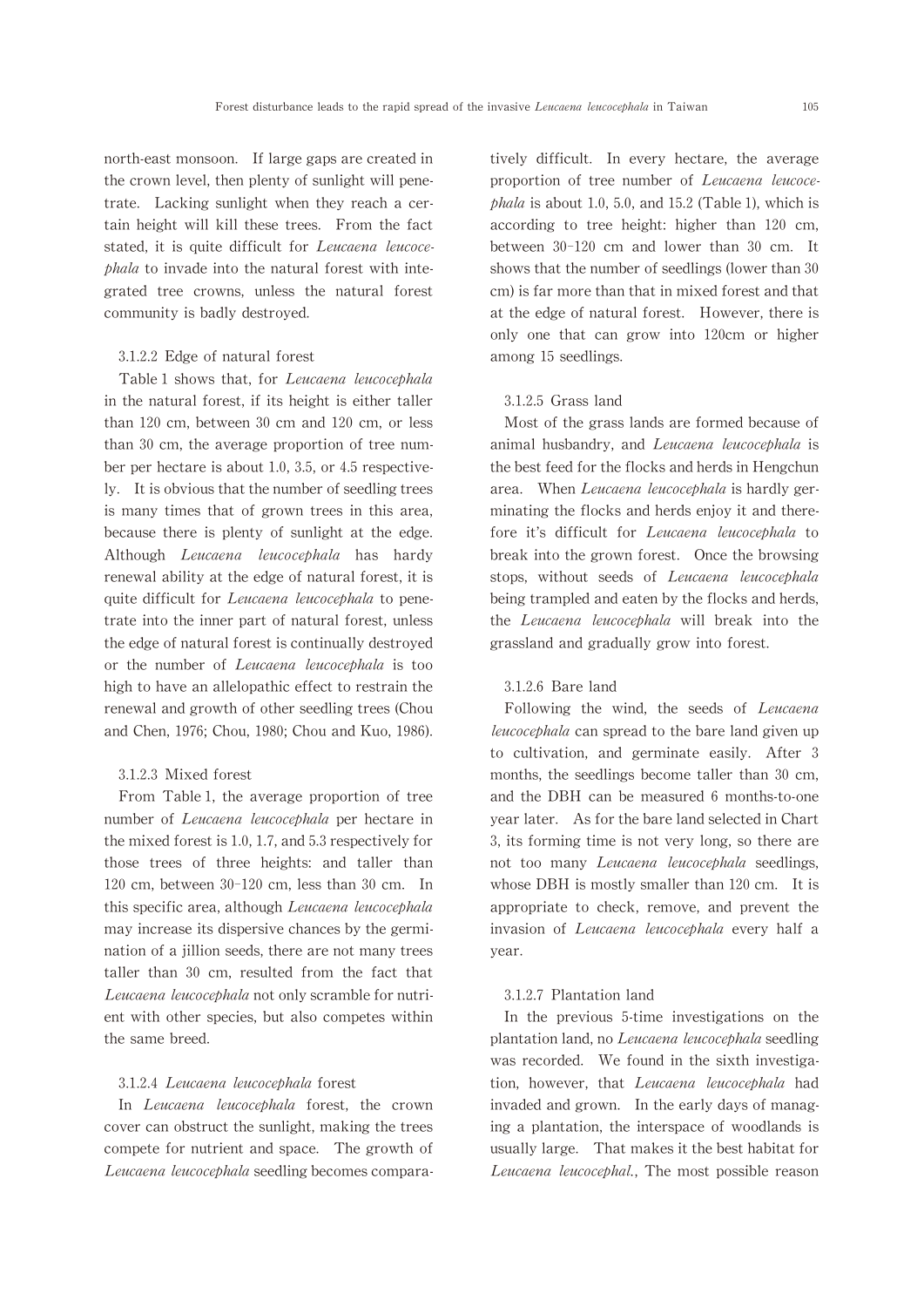is the some-years lagging of tending treatment after plantation has completed in Taiwan. From what we learned in the process, the importance of forest tending and upbringing for controlling the invasion of Leucaena leucocephala is clearly stated.

3.1.3 The relationship between the dispersal of Leucaena leucocephala and physical and chemical properties of soil

After counting and clearing up the result, we found that the distribution area of Leucaena leucocephala was 3,354 hectare, which occupied 15.  $7\%$  of the investigated area, 21,363 hectare, and was distributed in belt or block shape(Figure 3).

We used 11 soil component factors to analyze and discuss the relationship between the distribution of *Leucaena leucocephala* and the properties of soil. Table 2 shows that 11 physico-chemical properties of soil can be concluded into 3 components. Component one includes: sand, silt, clay, aggregate stability, organic matter content, free iron, cation exchange energy, and the amount of variation is 54.8%. Component two includes: dispersion ratio and available phospherous, and the amount of variation is 14.6%. Component three includes: pH value and exchangeable potassium with 11.4% as the amount of variation.

Combining the analytical data and field survey results, we understand that the physico-chemical properties of soil components, decides whether a



Fig. 3. The distribution of Leucaena leucocephala forest in Hengchun area.

habitat fits the growth of Leucaena leucocephala. Besides the degree of soil acidity (in the whole sampling area, the pH values for soil is always lower than 7.0), the characteristics and nutrient condition of non-acidic soil is favorable for Leucaena leucocephala. The main reason for Leucaena leucocephala to spread widely is its vigorous life force and special genes.

|                                         | Sampling |          |          |  |  |  |
|-----------------------------------------|----------|----------|----------|--|--|--|
| Detection of soil physical and chemical | 1        | 2        | 3        |  |  |  |
| Sand content                            | $-0.984$ | $-0.115$ | $-0.125$ |  |  |  |
| Silt content                            | $-0.984$ | $-0.082$ | $-0.027$ |  |  |  |
| Aggregate stability                     | $-0.960$ | $-0.255$ | $-0.077$ |  |  |  |
| Clay content                            | $-0.870$ | $-0.162$ | $-0.383$ |  |  |  |
| Organic matter                          | $-0.800$ | $-0.050$ | $-0.212$ |  |  |  |
| Free iron                               | $-0.757$ | $-0.022$ | $-0.147$ |  |  |  |
| Cation Exchange Capacity (Cec)          | $-0.723$ | $-0.026$ | $-0.275$ |  |  |  |
| Dispersion ratio                        | $-0.229$ | $-0.859$ | $-0.232$ |  |  |  |
| Available P                             | $-0.047$ | $-0.852$ | $-0.221$ |  |  |  |
| pH value                                | $-0.502$ | $-0.129$ | $-0.680$ |  |  |  |
| Exchangeable K                          | $-0.582$ | $-0.272$ | $-0.643$ |  |  |  |

Table 2. Structural Matrix of Leucaena leucocephala dispersal and physical&chemical properties of soil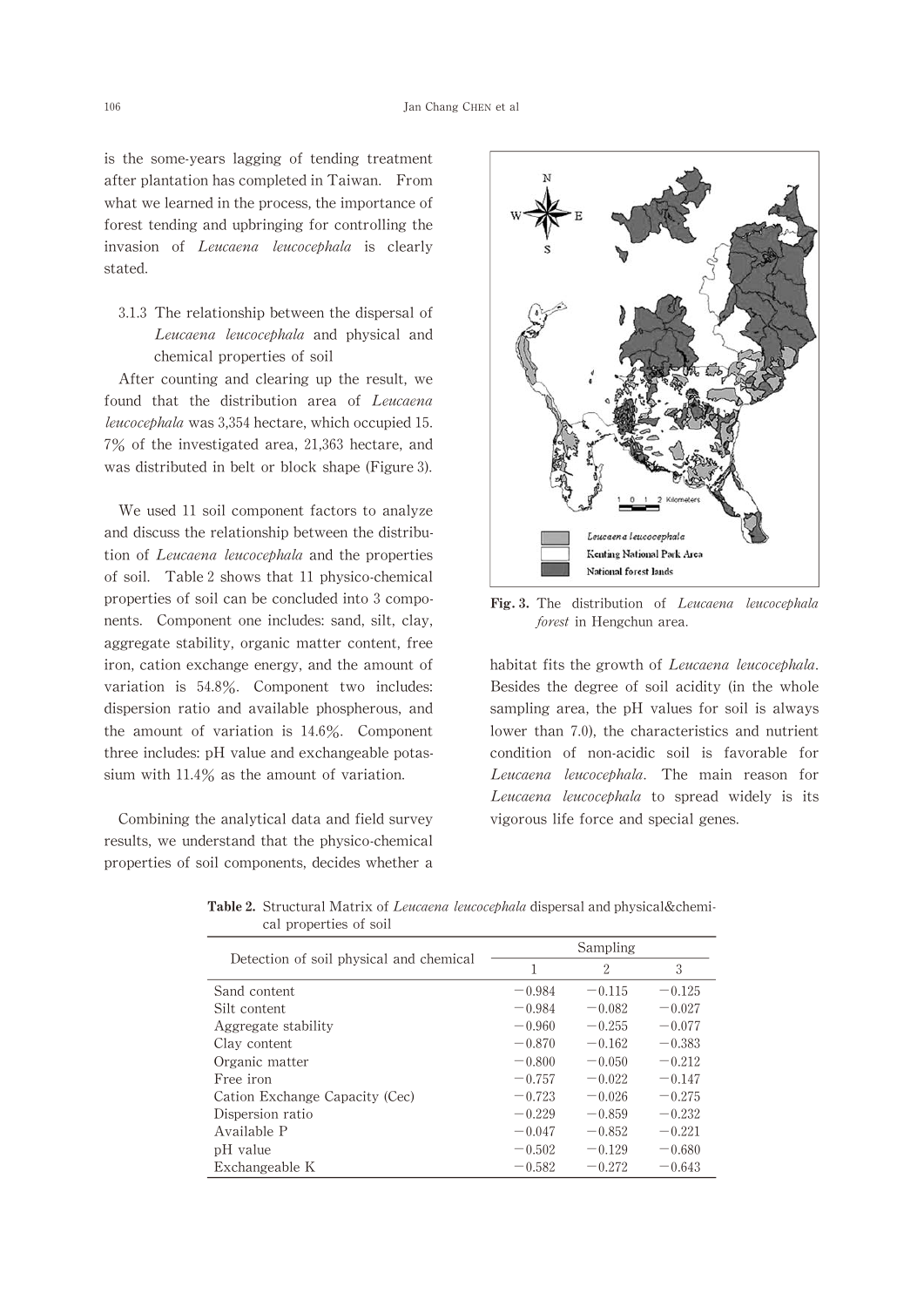3.1.4 Analysis of the invasion and dispersal speed and landuse change of Leucaena leucocephala.

Fig. 4 shows that Leucaena leucocephala began to invade every sampling area from 1982, and sampling sites Dajianshih Mountain, Guanshan and Hou Bay presented:18.58,35.35,and 15.2% of the general distribution area respectively in 2007. Across 25 years, the annual average dispersion speed of Leucaena leucocephala in the three sampling sections was about 3.35 ha/year (Table 3) and 4). Using regression analysis to estimate Leucaena leucocephala's dispersion curve on different area and time, we found that the dispersion speed approximately appears as a quadratic curve, with a correlation coefficient of 0.979.

The annual average dispersion speed of Leucaena leucocephala was related to the lands of cultivation abandon,(Table 4).

## 4.CONCLUSION

Leucaena leucocephala is one of important invasive plants in Taiwan, and the damage often results in territorial disintegration of biodiversity, which makes the ecosystem expenditure piles up every year to prevent their invasion. The results showed it have strong adaptability to the environment. Once the environment has been disturbed to a certain degree, the ecosystem deterioration occurs. The effect of manpower prevention is usually trivial. On the contrary, Leucaena leucocephala could not invade easily in the close canopy of woods. They cannot cause a big endangerment area even if several can grow. Keeping the forest integrated is therefore the most important policy to prevent their entrance. As for the prevention work in disastrous areas, cut off the Leucaena leucocephala seedlings every half a year, to prevent them from extending is most important.

## 5.LITERATURE CITED

- Auerbach, M., and A. Shmida. 1987. Spatial scale and the determinants of plant species richness. Trends Ecol. Evol. 2: 238-242.
- Bulman, D. 2000. "Is the application of remote sensing to weed mapping just 'S-pie' in the



Fig. 4. Leucaena Leucocephala distributed in each study area of different year

Table 3. Leucaena Leucocephala distributed in each study area of different year

| Study area     | 1982      |      | 1992      |      | 2003      |      | 2007      |      | Distributed speed |  |
|----------------|-----------|------|-----------|------|-----------|------|-----------|------|-------------------|--|
|                | Area (ha) | $\%$ | Area (ha) | $\%$ | Area (ha) | $\%$ | Area (ha) | $\%$ | (ha/year)         |  |
| Dajianshihshan | 49.13     | 6.9  | 73.25     | 10.2 | 116.5     | 16.3 | 132.82    | 18.6 | 3.35              |  |
| Guanshan       | 104.79    | 18.3 | 137.13    | 23.9 | 208.76    | 36.4 | 252.76    | 44.0 | 5.92              |  |
| Hou bay        | 99.40     | 20.5 | 132.21    | 27.2 | 123.49    | 25.4 | 118.24    | 24.3 | 0.75              |  |
| Total          | 253.32    | 14.3 | 342.59    | 19.3 | 448.75    | 25.3 | 503.82    | 28.4 |                   |  |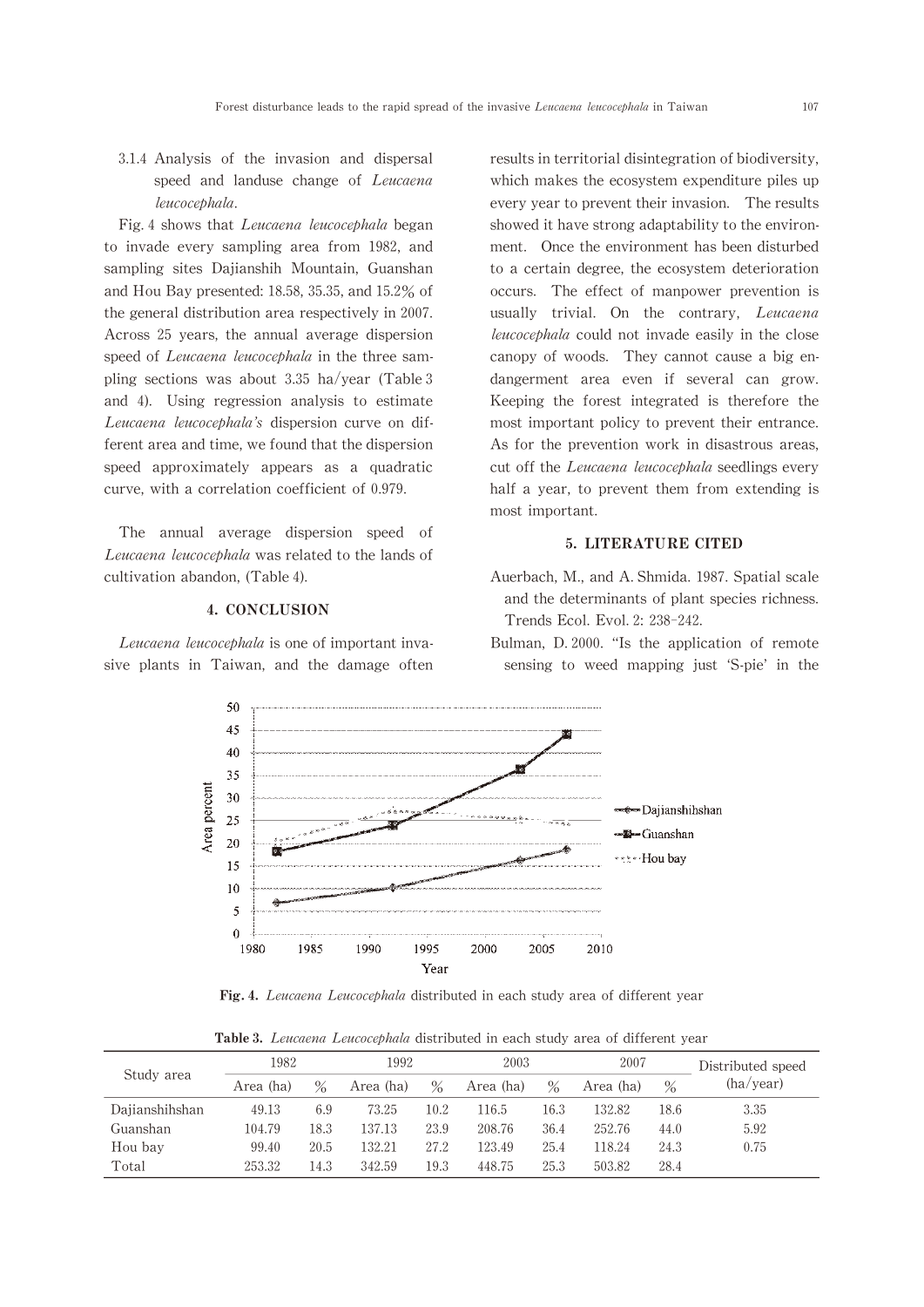|                        | Land-use type         | 1982      |        | 1992      |        | 2003      |        | 2007      |                   |
|------------------------|-----------------------|-----------|--------|-----------|--------|-----------|--------|-----------|-------------------|
| Study area             |                       | Area (ha) | $(\%)$ | Area (ha) | $(\%)$ | Area (ha) | $(\%)$ | Area (ha) | $\left(\%\right)$ |
| Dajianshih<br>Mountain | Agriculture Land      | 135.0     | 19     | 141.4     | 20     | 243.5     | 34     | 284.3     | 40                |
|                        | Forest                | 326.2     | 46     | 308.4     | 43     | 297.7     | 42     | 264.4     | 37                |
|                        | Leucaena leucocephala | 49.1      | 7      | 73.3      | 10     | 116.5     | 16     | 132.8     | 19                |
|                        | Grass Land            | 204.5     | 29     | 191.6     | 27     | 57.0      | 8      | 33.3      | 5                 |
| Guanshan               | Agriculture Land      | 442.3     | 62     | 460.0     | 64     | 388.4     | 54     | 334.9     | 47                |
|                        | Forest                | 105.5     | 15     | 90.3      | 13     | 76.5      | 11     | 105.0     | 15                |
|                        | Leucaena leucocephala | 104.8     | 15     | 137.1     | 19     | 208.8     | 29     | 252.8     | 35                |
|                        | Grass Land            | 62.3      | 9      | 27.4      | 4      | 41.2      | 6      | 22.2      | 3                 |
|                        | Agriculture Land      | 549.1     | 77     | 439.4     | 62     | 382.0     | 53     | 419.6     | 59                |
| Hou Bay                | Forest                | 13.9      | 2      | 88.5      | 12     | 176.7     | 25     | 173.8     | 24                |
|                        | Leucaena leucocephala | 99.4      | 14     | 132.2     | 19     | 123.5     | 17     | 118.2     | 17                |
|                        | Grass Land            | 52.0      | 7      | 54.3      | 8      | 32.2      | 5      | 2.7       | $\theta$          |
| Total                  | Agriculture Land      | 1126.3    | 53     | 1040.8    | 49     | 1014.0    | 47     | 1038.8    | 48                |
|                        | Forest                | 445.6     | 21     | 487.1     | 23     | 550.8     | 26     | 543.2     | 25                |
|                        | Leucaena leucocephala | 253.3     | 12     | 342.6     | 16     | 448.8     | 21     | 503.8     | 23                |
|                        | Grass Land            | 318.8     | 15     | 273.3     | 13     | 130.4     | 0.6    | 58.2      | 3                 |

Table 4. Landuse change and *Leucaena Leucocephala* distribution from year 1982 to 2007.

sky?". Plant Protection Quarterly 15: 17-131. In: Mooney, H.A., R.N. Mack, J.A. McNeely, L.E. Neville, and P.J. Schei (eds.) Invasive Alien Species: A New Synthesis. Island press, Washington, D.C., USA.

- Chapman, J.L., and M.J.Reiss. 1999. Ecology: principles and applications 2nd ed.Cambridge university press.330 pp.
- Chou,C.H.1980.Allelopathic researches in the subtropical vegetation in Taiwan. Comp Physiol. Ecol. 5(4): 222-34.
- Chou, C.H., and C.S.Chen. 1976. Leaching metabolites in the vegetation of northern Taiwan.II.Allelopathic potential of some vegetations in northern Taiwan. Memorial Volume to President ChinngKai-Shek, Academia Sinica.p 365-82.
- Chou, C.H., and Y.L. Kuo. 1986. Allelopathic research of subtropical vegetation in Taiwan. III.Allelopathic exclusion of understory by Leucaena leucocephala (Lam.) de Wit. J Chem. Ecol.12:1431-48.
- David, A.C., D.L. Ian, and E.W. Jann. 2000. Effects of invasion by the indigenous shrub Acacia sophorae on plant composition of coastal grasslands in south-eastern Australia. Biological Conservation 96:113-121.
- Duggin, J.A., and C.B. Gentle. 1998. Experimental evidence on the importance of disturbance

intensity for invasion of Lantana camara L.in dry rainforest-open forest ecotones in northeastern NSW, Australia. Forest Ecology and Management 109:279-292.

- Ellenberg,H.1968.Wege der Geobotanik zum Verstandnis der Pflanzendecke. Naturwissenschaften, 55(10): 462-470. Berlin, Heidelberg, New York.
- King, H.B., and H.J. Su. 1993. Forest Environment. Forestry of Taiwan R.O.C., Taiwan Forestry Bureau,65-71 pp.
- Krumpe, P.E. 1972. Remote sensing of terrestrial vegetation: A comprehensive bibliography. p. 185-189 In: Mooney, H.A., R.N. Mack, J.A. McNeely, L.E. Neville, and P.J. Schei (eds.) Invasive Alien Species: A New Synthesis. Island Press, Washington, D.C., USA.
- Kuo, Y.L., T.Y. Chen, and C.C. Lin. 2002. Using a Consecutive-Cutting Method and Allelopathy to Control the Invasive Vine, Mikania micrantha H.B.K.Taiwan Journal Forest Science 17(2): 171-181.
- Lai, M.J. 1995. Catalogue of landscape and ornamental plants in Taiwan. Landscape, Taipei, 378 pp.[in Chinese].
- Lonsdale, W.M. 1993. Rates of spread of an invading species-Minosa pigra in northern Australia. Journal of Ecology 81: 513-52.
- Lonsdale, W.M., and D.G. Abrecht. 1989. Seedling